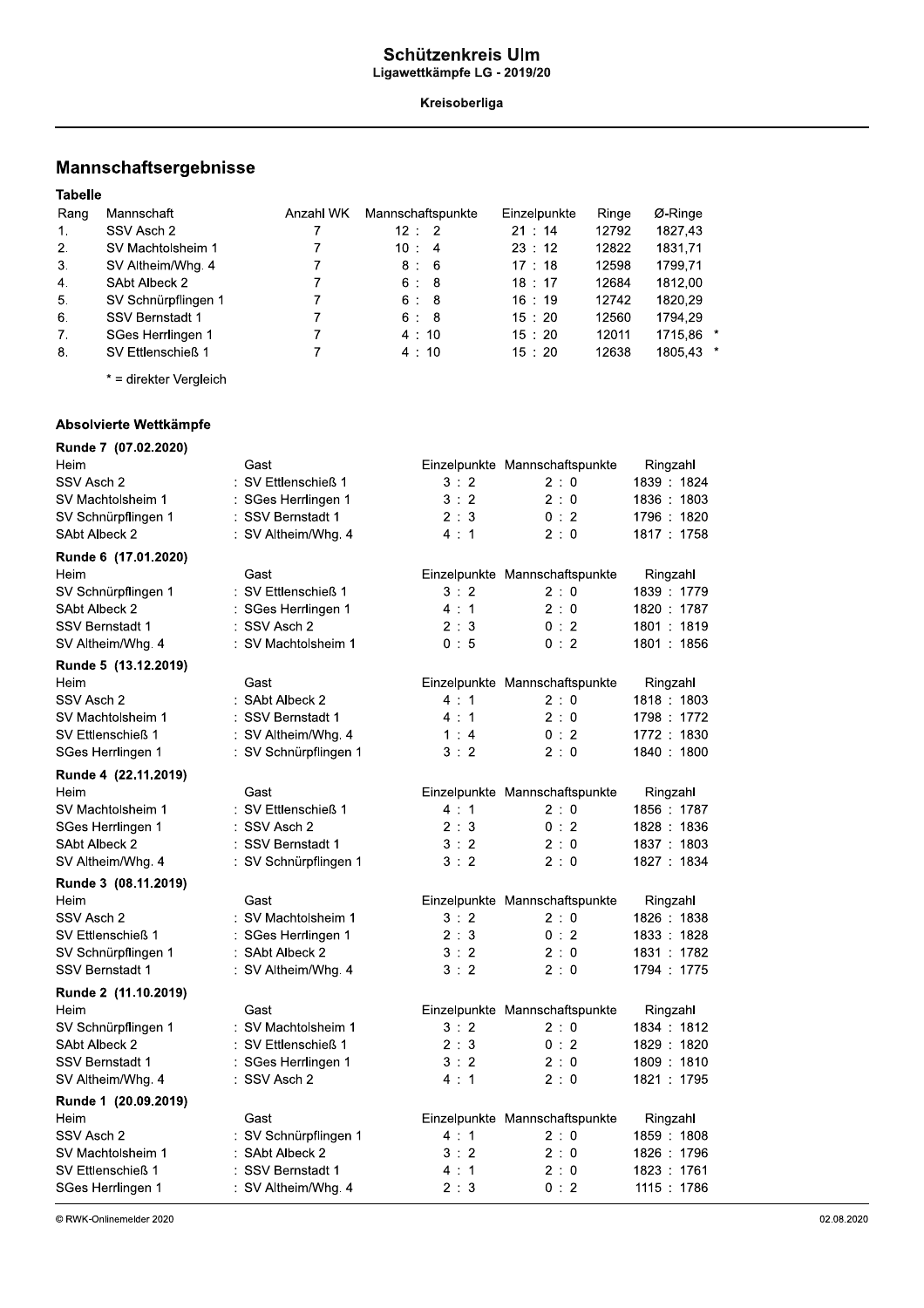# Einzelwertung - Kreisoberliga<br>(Mindestrunden)

| Platz | Name                    | Verein                 | S/E         | Ø-Ringe | Gesamt | 1                        | 2                        | 3                        | 4                        | 5                        | 6                        | 7              |
|-------|-------------------------|------------------------|-------------|---------|--------|--------------------------|--------------------------|--------------------------|--------------------------|--------------------------|--------------------------|----------------|
| 1.    | Mark Wegerer            | SV Altheim/Whg. 4      | Е           | 385,50  | 1542   | 379                      | 386                      | $\overline{a}$           | 386                      | 391                      |                          |                |
| 2.    | Stefan Bohnacker        | SGes Herrlingen 1      | S           | 383,50  | 2301   | 376                      | ÷,                       | 386                      | 384                      | 388                      | 387                      | 380            |
| 3.    | Dorota Raiber           | SSV Asch 2             | S           | 380.80  | 1904   | 383                      | 385                      | 380                      | 378                      |                          |                          | 378            |
| 4.    | Oliver Kraiß            | SV Machtolsheim 1      | S           | 377,00  | 1885   | 372                      | $\overline{\phantom{0}}$ | 376                      | 381                      |                          | 376                      | 380            |
| 5.    | Markus Uidl             | SV Ettlenschieß 1      | S           | 376,57  | 2636   | 379                      | 376                      | 370                      | 377                      | 378                      | 378                      | 378            |
| 6.    | Ralf Sommer             | SSV Asch 2             | $\mathbf S$ | 375,80  | 1879   | 379                      | ä,                       | 378                      | 369                      | 378                      | 375                      |                |
| 7.    | Anja Riegel             | SSV Asch 2             | E           | 375,25  | 1501   | $\overline{\phantom{a}}$ | 370                      | 377                      | $\overline{\phantom{a}}$ | 376                      | $\overline{a}$           | 378            |
| 8.    | Lena Eifert             | SAbt Albeck 2          | S           | 373,86  | 2617   | 374                      | 375                      | 376                      | 372                      | 370                      | 373                      | 377            |
|       |                         |                        |             |         |        | 367                      | 374                      | 379                      | 370                      | 373                      | 377                      |                |
| 9.    | Joachim Weidenlener     | SV Schnürpflingen 1    | S           | 373,71  | 2616   |                          |                          |                          |                          |                          |                          | 376            |
| 10.   | Leon Crvenkovic         | SGes Herrlingen 1      | S           | 373,67  | 2242   | 374                      | 384                      | 371                      | 371                      | 373                      | Ĭ.                       | 369            |
| 11.   | Florian Bopp            | SAbt Albeck 2          | S           | 372,86  | 2610   | 368                      | 374                      | 364                      | 372                      | 370                      | 384                      | 378            |
| 12.   | Beate Maier             | SV Ettlenschieß 1      | S           | 372,75  | 1491   | ÷,                       | 371                      | 373                      | 367                      |                          |                          | 380            |
| 13.   | Achim Kraiß             | SV Machtolsheim 1      | S           | 372,50  | 1490   | $\overline{\phantom{a}}$ | L.                       | 376                      | 370                      | 366                      | 378                      | $\overline{a}$ |
| 14.   | Jochen Kraiß            | SV Machtolsheim 1      | S           | 371,14  | 2598   | 372                      | 369                      | 371                      | 368                      | 375                      | 366                      | 377            |
| 15.   | <b>Tobias Brugger</b>   | SSV Asch 2             | S           | 370,80  | 1854   | 365                      | $\overline{\phantom{a}}$ | $\overline{\phantom{a}}$ | 374                      | 373                      | 365                      | 377            |
| 16.   | Katrin Heim             | SV Schnürpflingen 1    | S           | 370,50  | 2223   | $\overline{\phantom{a}}$ | 377                      | 369                      | 363                      | 364                      | 380                      | 370            |
| 17.   | Jürgen Lehner           | SV Machtolsheim 1      | S           | 370,50  | 2223   | 373                      | 374                      | 364                      | 375                      | $\overline{\phantom{a}}$ | 372                      | 365            |
| 18.   | Sonja Locher            | SV Schnürpflingen 1    | S           | 369,00  | 1476   | 366                      | 370                      | 367                      | 373                      |                          | $\overline{\phantom{a}}$ |                |
| 19.   | <b>Tobias Schwender</b> | SV Schnürpflingen 1    | S           | 367,33  | 2204   | 375                      | 366                      | 363                      | 377                      | 360                      | 363                      |                |
| 20.   | Jonas Müller            | SAbt Albeck 2          | S           | 367,00  | 2569   | 366                      | 367                      | 360                      | 375                      | 362                      | 374                      | 365            |
| 21.   | Uwe Schwenkschuster     | SV Machtolsheim 1      |             | 367,00  | 367    | $\overline{\phantom{a}}$ | ÷,                       | $\sim$                   | ÷,                       | 367                      | J.                       |                |
| 22.   | Marina Mößle            | SAbt Albeck 2          | S           | 366,67  | 1100   | 362                      | 368                      | $\overline{\phantom{m}}$ | 370                      | $\overline{\phantom{m}}$ | ÷,                       |                |
| 23.   | Ralf Henner             | <b>SSV Bernstadt 1</b> | S           | 366,33  | 2198   | $\overline{\phantom{a}}$ | 369                      | 359                      | 376                      | 360                      | 364                      | 370            |
| 24.   | Rene Kröner             | SSV Asch 2             | S           | 365,86  | 2561   | 374                      | 342                      | 370                      | 373                      | 364                      | 380                      | 358            |
| 25.   | Katharina Schanz        | SV Ettlenschieß 1      | E           | 363,50  | 727    | $\overline{\phantom{a}}$ | L,                       | 365                      | ÷,                       | ÷,                       | 362                      |                |
|       |                         |                        | S           |         |        |                          |                          |                          | 362                      |                          | 364                      | 360            |
| 26.   | <b>Thomas Burkhardt</b> | SV Machtolsheim 1      |             | 363,00  | 2178   | 360                      | 367                      | $\overline{\phantom{m}}$ |                          | 365                      |                          |                |
| 27.   | Mario Noller            | SGes Herrlingen 1      | $\rm s$     | 362,50  | 2175   | 365                      | 364                      | 361                      | 365                      | 359                      | 361                      |                |
| 28.   | Anja Maucher            | <b>SSV Bernstadt 1</b> | S           | 362,29  | 2536   | 360                      | 369                      | 362                      | 360                      | 358                      | 360                      | 367            |
| 29.   | Jonas Baier             | SV Ettlenschieß 1      | $\mathbf S$ | 362,14  | 2535   | 372                      | 355                      | 367                      | 357                      | 371                      | 355                      | 358            |
| 30.   | Daniel Possath          | SV Ettlenschieß 1      | S           | 361,43  | 2530   | 358                      | 367                      | 358                      | 362                      | 359                      | 365                      | 361            |
| 31.   | Horst Kreis             | SV Altheim/Whg. 4      | S           | 361,33  | 2168   | $\overline{a}$           | 369                      | 365                      | 365                      | 361                      | 353                      | 355            |
| 32.   | Phillip Gerkens         | SGes Herrlingen 1      | S           | 360,67  | 2164   | $\overline{\phantom{a}}$ | 359                      | 358                      | 367                      | 365                      | 369                      | 346            |
| 33.   | <b>Holger Wink</b>      | SV Altheim/Whg. 4      | S           | 359,43  | 2516   | 348                      | 346                      | 366                      | 359                      | 362                      | 364                      | 371            |
| 34.   | Simon Hertle            | SV Schnürpflingen 1    |             | 359,33  | 1078   | $\overline{\phantom{a}}$ |                          | L,                       |                          | 347                      | 367                      | 364            |
| 35.   | Niklas Fetzer           | SV Altheim/Whg. 4      | S           | 358,80  | 1794   | 362                      | 357                      | 351                      | ÷,                       | 356                      | 368                      |                |
| 36.   | Harald Schmidt          | SSV Bernstadt 1        | S           | 358,43  | 2509   | 352                      | 363                      | 354                      | 350                      | 360                      | 360                      | 370            |
| 37.   | Andreas Ott             | SV Altheim/Whg. 4      | S           | 358,14  | 2507   | 355                      | 363                      | 353                      | 364                      | 360                      | 358                      | 354            |
| 38.   | Dietmar Sommer          | SSV Asch 2             | Е           | 358,00  | 358    | ÷,                       | 358                      |                          |                          |                          |                          |                |
| 39.   | Nadine Possehl          | SSV Bernstadt 1        | S           | 356,50  | 2139   | $\overline{a}$           | 355                      | 359                      | 359                      | 348                      | 361                      | 357            |
| 40.   | Hartmut Kaiser          | <b>SSV Bernstadt 1</b> | Ε           | 356,00  | 356    | 356                      |                          |                          |                          |                          |                          |                |
| 41.   | Leander Schaude         | SV Ettlenschieß 1      | E           | 355,00  | 355    | 355                      |                          |                          |                          |                          |                          |                |
| 42.   | <b>Ralf Bauerle</b>     | <b>SSV Bernstadt 1</b> | $\mathbf S$ | 354,50  | 2127   | 351                      |                          | 360                      | 358                      | 346                      | 356                      | 356            |
| 43.   | Nadine Kraiß            | SV Machtolsheim 1      | E           | 354,00  | 354    | $\overline{\phantom{a}}$ |                          |                          |                          |                          |                          | 354            |
| 44.   | Alexander Maier         | SV Ettlenschieß 1      | E           | 353,00  | 706    | 359                      | ÷,                       |                          |                          |                          |                          | 347            |
|       |                         |                        |             | 352,67  |        |                          |                          |                          |                          |                          |                          |                |
| 45.   | <b>Thomas Schlipf</b>   | SV Schnürpflingen 1    | $\rm s$     |         | 2116   | 361                      | 347                      | 353                      | 351                      | 356                      |                          | 348            |
| 46.   | Jochen Zeifang          | SV Machtolsheim 1      | E           | 352,50  | 705    | 349                      | 356                      |                          |                          |                          |                          |                |
| 47.   | Martin Völk             | SV Schnürpflingen 1    | E           | 352,00  | 352    | $\qquad \qquad -$        | $\overline{\phantom{a}}$ |                          |                          |                          | 352                      |                |
| 48.   | <b>Richard Schlegel</b> | SGes Herrlingen 1      | E           | 352,00  | 352    | ÷,                       | 352                      |                          |                          |                          | L.                       |                |
| 49.   | Volker Laur             | SGes Herrlingen 1      | $\mathbf S$ | 351,17  | 2107   | $\overline{\phantom{a}}$ | 351                      | 352                      | 341                      | 355                      | 346                      | 362            |
| 50.   | <b>Tim Possath</b>      | SV Ettlenschieß 1      | S           | 351,00  | 351    | $\overline{\phantom{a}}$ | 351                      |                          |                          |                          |                          |                |
| 51.   | Eva Maria Osswald       | SSV Asch 2             | E           | 350,00  | 350    |                          | ÷,                       |                          |                          |                          | 350                      |                |
| 52.   | Joachim Krais           | SSV Asch 2             | E           | 349,00  | 349    |                          |                          |                          |                          |                          | 349                      | i,             |
| 53.   | Steffen Kraiß           | SV Machtolsheim 1      | E           | 348,50  | 697    | $\overline{\phantom{a}}$ | 346                      | 351                      | ÷,                       |                          | $\overline{\phantom{a}}$ | $\overline{a}$ |
| 54.   | Lukas Bayer             | SAbt Albeck 2          | E           | 348,40  | 1742   | $\overline{\phantom{a}}$ |                          | 345                      | 348                      | 357                      | 346                      | 346            |
| 55.   | <b>Walter Kircher</b>   | SV Altheim/Whg. 4      | $\rm s$     | 347,80  | 1739   | 342                      |                          | 340                      | 353                      |                          | 358                      | 346            |
| 56.   | Silke Rabus             | SSV Bernstadt 1        | E           | 347,50  | 695    | 342                      | 353                      |                          |                          |                          |                          |                |
| 57.   | Tanja Flechsler         | SSV Asch 2             | S           | 347,00  | 1388   | 358                      | 340                      | $\overline{a}$           | 342                      |                          |                          | 348            |
| 58.   | Laura Crvenkovic        | SGes Herrlingen 1      | E           | 346,00  | 346    | $\overline{\phantom{a}}$ | $\overline{a}$           |                          |                          | $\overline{a}$           | L,                       | 346            |
| 59.   | Klaus Urban             | SV Ettlenschieß 1      | E           | 342,00  | 342    | $\overline{\phantom{a}}$ | ÷,                       |                          | i,                       | 342                      |                          |                |
| 60.   | Mia Bopp                | SAbt Albeck 2          | S           | 341,00  | 2046   | 326                      | 345                      | 337                      | $\overline{\phantom{a}}$ | 344                      | 343                      | 351            |
| 61.   | Markus Glanz            | SV Schnürpflingen 1    | E           | 339,00  | 339    | 339                      |                          |                          |                          |                          |                          |                |
| 62.   | Loreen Kretzschmar      | SV Schnürpflingen 1    |             | 338,00  | 338    |                          |                          |                          |                          |                          |                          | 338            |
|       |                         |                        |             |         |        |                          |                          |                          |                          |                          |                          |                |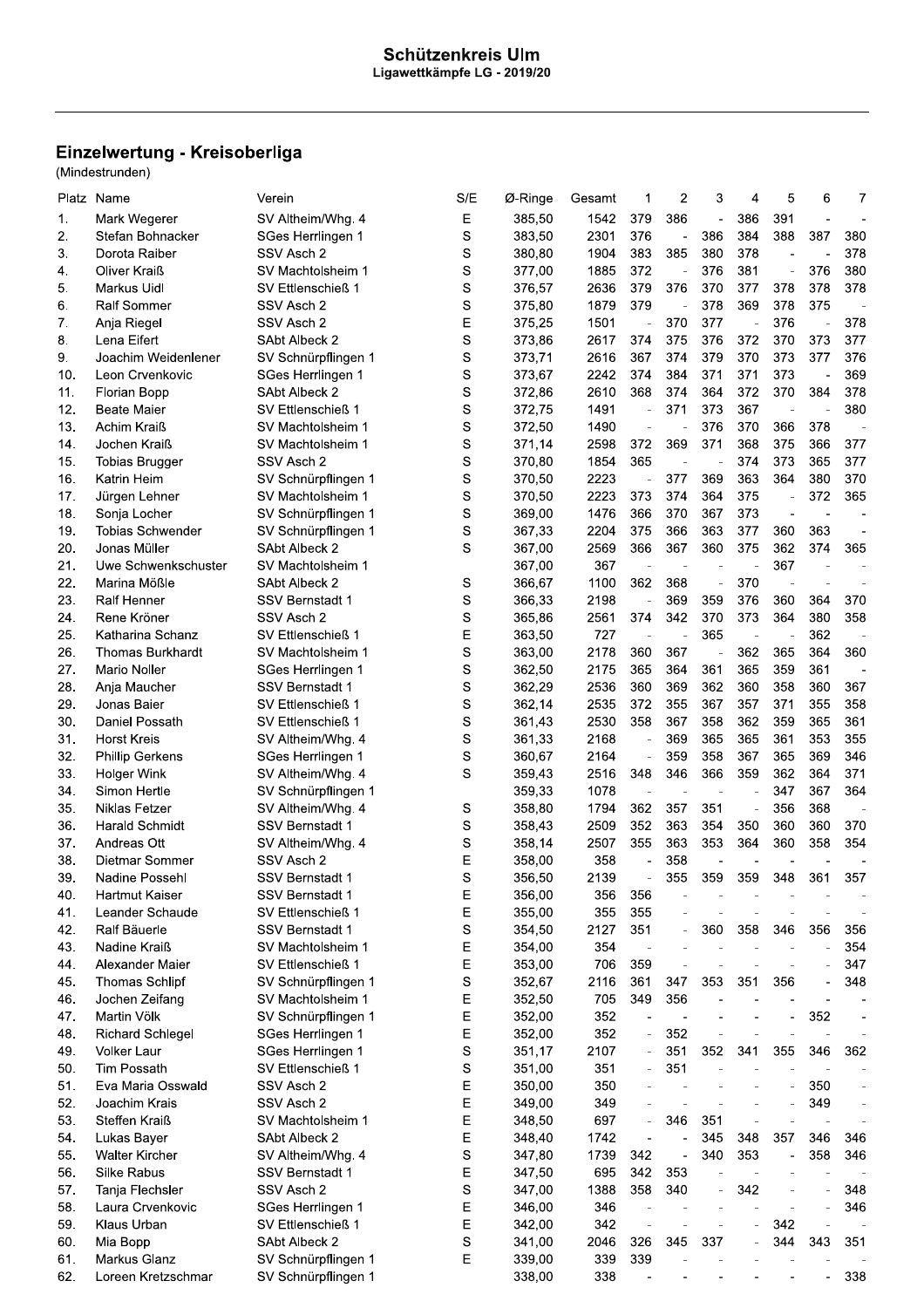|     | Platz Name            | Verein            | S/E | Ø-Ringe | Gesamt |                          |        |                          | 4      | 5                        | 6   |           |
|-----|-----------------------|-------------------|-----|---------|--------|--------------------------|--------|--------------------------|--------|--------------------------|-----|-----------|
| 63. | Jessica Fetzer        | SV Altheim/Whg. 4 |     | 332,00  | 332    |                          |        |                          |        | $\overline{\phantom{a}}$ |     | 332       |
| 64. | Ingwin Simon Klauß    | SV Machtolsheim 1 |     | 325,00  | 325    | $\overline{\phantom{a}}$ |        |                          | ٠.     | 325                      |     |           |
| 65. | Christoph Pelger      | SGes Herrlingen 1 |     | 324,00  | 324    | $\overline{\phantom{a}}$ |        |                          | $\sim$ |                          | 324 | $\bar{a}$ |
| 66. | <b>Wilfried Kress</b> | SSV Asch 2        |     | 324.00  | 648    | $\overline{\phantom{a}}$ | $\sim$ | 321                      | ÷      | 327                      |     |           |
| 67. | Gerhard Maier         | SV Ettlenschieß 1 |     | 324,00  | 324    | $\overline{a}$           |        | $\overline{\phantom{0}}$ | 324    | $\overline{\phantom{a}}$ |     |           |
| 68. | Franziska Schanz      | SV Ettlenschieß 1 |     | 322,00  | 322    | $\overline{\phantom{a}}$ |        | $\,$                     | ٠.     | 322                      |     |           |
| 69  | Axel Dreher           | SV Ettlenschieß 1 |     | 319,00  | 319    |                          |        |                          | $\sim$ | -                        | 319 |           |

© RWK-Onlinemelder 2020

02.08.2020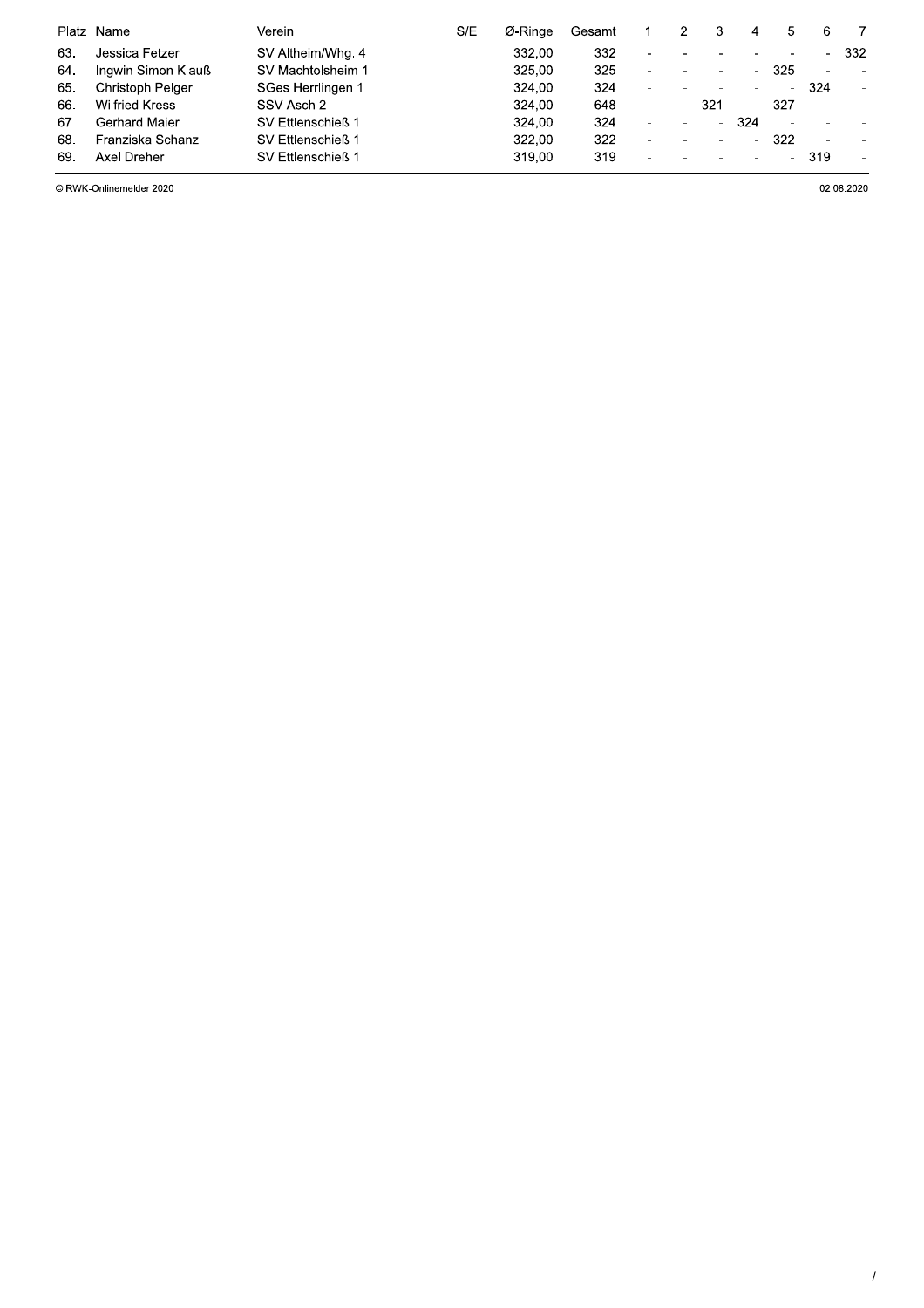## Schützenkreis Ulm<br>Ligawettkämpfe LG - 2019/20

Kreisoberliga

## **Setzliste**

|             | <b>SAbt Albeck 2</b>     |                    |        | EP                      | 1                            | 2                            | 3                        | 4                            | 5                        | 6                        | 7              |
|-------------|--------------------------|--------------------|--------|-------------------------|------------------------------|------------------------------|--------------------------|------------------------------|--------------------------|--------------------------|----------------|
| S           | 92485115                 | Eifert, Lena       | 373,86 | 3                       | 374                          | 375                          | 376                      | 372                          | 370                      | 373                      | 377            |
| S           | 82616492                 | Bopp, Florian      | 372,86 | 5                       | 368                          | 374                          | 364                      | 372                          | 370                      | 384                      | 378            |
| Ε           | 94250923                 | Wagner, Matthias   | 369,00 | 0                       | ÷                            | $\overline{\phantom{a}}$     |                          | $\blacksquare$               | $\blacksquare$           | $\blacksquare$           |                |
| S           | 91862019                 | Müller, Jonas      | 367,00 | 4                       | 366                          | 367                          | 360                      | 375                          | 362                      | 374                      | 365            |
| S           | 97993386                 | Mößle, Marina      | 366,67 | 2                       | 362                          | 368                          | $\overline{a}$           | 370                          | $\overline{\phantom{a}}$ |                          |                |
| E           | 97747423                 | Weithmann, Kerstin | 352,00 | 0                       | $\frac{1}{2}$                |                              | ÷,                       |                              | ٠                        | $\blacksquare$           |                |
| F           | 99511513                 | Bayer, Lukas       | 348,40 | 1                       | $\overline{a}$               | $\blacksquare$               | 345                      | 348                          | 357                      | 346                      | 346            |
| S           | 32140628                 | Bopp, Mia          | 341,00 | 3                       | 326                          | 345                          | 337                      | $\blacksquare$               | 344                      | 343                      | 351            |
|             |                          |                    |        |                         |                              |                              |                          |                              |                          |                          |                |
|             | <b>SGes Herrlingen 1</b> |                    |        | EP                      | 1                            | 2                            | 3                        | $\overline{\mathbf{4}}$      | 5                        | 6                        | 7              |
| S           | 93416694                 | Bohnacker, Stefan  | 383,50 | 4                       | 376                          | $\overline{\phantom{a}}$     | 386                      | 384                          | 388                      | 387                      | 380            |
| S           | 12265628                 | Crvenkovic, Leon   | 373,67 | 6                       | 374                          | 384                          | 371                      | 371                          | 373                      | $\blacksquare$           | 369            |
| S           | 93700178                 | Noller, Mario      | 362,50 | 1                       | 365                          | 364                          | 361                      | 365                          | 359                      | 361                      | $\blacksquare$ |
| S           | 36707652                 | Gerkens, Phillip   | 360,67 | 3                       | $\frac{1}{2}$                | 359                          | 358                      | 367                          | 365                      | 369                      | 346            |
| E           | 94418188                 | Schlegel, Richard  | 352,00 | 0                       | $\qquad \qquad \blacksquare$ | 352                          | $\overline{a}$           | $\overline{\phantom{a}}$     | $\overline{\phantom{a}}$ | $\overline{\phantom{a}}$ |                |
| S           | 79446603                 | Laur, Volker       | 351,17 | 1                       | $\overline{\phantom{0}}$     | 351                          | 352                      | 341                          | 355                      | 346                      | 362            |
| E           | 99721026                 | Crvenkovic, Laura  | 346,00 | 0                       |                              |                              |                          | $\overline{\phantom{m}}$     |                          | $\blacksquare$           | 346            |
| E           | 61246130                 | Blumer, Reinhold   | 338,67 | 0                       |                              |                              |                          |                              |                          |                          |                |
| Ε           | 74798241                 | Junginger, Marvin  | 328,33 | 0                       |                              |                              |                          |                              |                          |                          |                |
|             | 94442873                 | Pelger, Christoph  | 324,00 | 0                       |                              |                              |                          |                              | L,                       | 324                      |                |
| E           | 62507409                 | Blohorn, Lucas     | 274,33 | 0                       |                              |                              |                          |                              |                          |                          |                |
|             |                          |                    |        |                         |                              |                              |                          |                              |                          |                          |                |
|             | SSV Asch 2               |                    |        | EP                      | 1                            | 2                            | 3                        | 4                            | 5                        | 6                        | 7              |
| S           | 70867212                 | Raiber, Dorota     | 380,80 | 3                       | 383                          | 385                          | 380                      | 378                          | $\frac{1}{2}$            |                          | 378            |
| S           | 74489518                 | Sommer, Ralf       | 375,80 | 4                       | 379                          | $\overline{\phantom{a}}$     | 378                      | 369                          | 378                      | 375                      |                |
| F           | 89320688                 | Riegel, Anja       | 375,25 | 3                       | $\overline{a}$               | 370                          | 377                      | $\overline{\phantom{a}}$     | 376                      | $\overline{\phantom{a}}$ | 378            |
| S           | 92061780                 | Brugger, Tobias    | 370,80 | 4                       | 365                          | $\overline{\phantom{a}}$     |                          | 374                          | 373                      | 365                      | 377            |
| S           | 99684686                 | Kröner, Rene       | 365,86 | 4                       | 374                          | 342                          | 370                      | 373                          | 364                      | 380                      | 358            |
| E           | 87033173                 | Sommer, Dietmar    | 358,00 | 0                       | $\frac{1}{2}$                | 358                          |                          |                              |                          |                          |                |
| E           | 47438454                 | Osswald, Eva Maria | 350,00 | 0                       | $\overline{a}$               | $\overline{\phantom{m}}$     |                          |                              | $\overline{a}$           | 350                      |                |
| E           | 77800809                 | Krais, Joachim     | 349,00 | 0                       | ÷,                           | $\overline{\phantom{a}}$     |                          |                              | ÷,                       | 349                      |                |
| S           | 72244028                 | Flechsler, Tanja   | 347,00 | 3                       | 358                          | 340                          | $\overline{a}$           | 342                          | $\frac{1}{2}$            | $\blacksquare$           | 348            |
|             | 58079982                 | Kress, Wilfried    | 324,00 | 0                       | $\blacksquare$               |                              | 321                      | $\overline{a}$               | 327                      |                          |                |
|             | <b>SSV Bernstadt 1</b>   |                    |        | EP                      | 1                            | $\overline{c}$               | 3                        | 4                            | 5                        | 6                        | $\overline{7}$ |
|             |                          |                    |        |                         |                              |                              |                          |                              |                          |                          |                |
| S           | 72487103                 | Henner, Ralf       | 366,33 | 1                       |                              | 369                          | 359                      | 376                          | 360                      | 364                      | 370            |
| $\mathbb S$ | 78645565                 | Maucher, Anja      | 362,29 | 3                       | 360                          | 369                          | 362                      | 360                          | 358                      | 360                      | 367            |
| S           | 67079494                 | Schmidt, Harald    | 358,43 | 4                       | 352                          | 363                          | 354                      | 350                          | 360                      | 360                      | 370            |
| Ε           | 78799426                 | Werner, Rainer     | 358,00 | 0                       |                              |                              |                          |                              |                          |                          |                |
| $\mathbb S$ | 98035387                 | Possehl, Nadine    | 356,50 | $\overline{\mathbf{c}}$ | $\overline{a}$               | 355                          | 359                      | 359                          | 348                      | 361                      | 357            |
| E           | 59055468                 | Kaiser, Hartmut    | 356,00 | 0                       | 356                          | $\qquad \qquad \blacksquare$ |                          | $\overline{\phantom{a}}$     |                          |                          |                |
| E           | 93848817                 | Kaiser, Carina     | 356,00 | 0                       | ÷                            |                              |                          |                              |                          |                          |                |
| S           | 72872820                 | Bäuerle, Ralf      | 354,50 | 4                       | 351                          | ÷,                           | 360                      | 358                          | 346                      | 356                      | 356            |
| E           | 50791504                 | Rabus, Silke       | 347,50 | 1                       | 342                          | 353                          | $\overline{a}$           |                              |                          |                          |                |
| Ε           | 96839930                 | Henner, Leonie     | 343,00 | 0                       | ÷                            |                              |                          |                              |                          |                          |                |
|             | SV Altheim/Whg. 4        |                    |        | EP                      | 1                            | 2                            | 3                        | 4                            | 5                        | 6                        | $\overline{7}$ |
|             | 92715864                 | Wegerer, Mark      | 385,50 | 4                       | 379                          | 386                          | $\overline{\phantom{0}}$ | 386                          | 391                      |                          |                |
| F           |                          |                    |        |                         |                              |                              |                          |                              |                          |                          |                |
| Ε           | 21519966                 | Desens, Philip     | 362,75 | 0                       | ÷                            |                              |                          | $\qquad \qquad \blacksquare$ |                          |                          |                |
| S           | 42538120                 | Kreis, Horst       | 361,33 | 3                       | $\overline{\phantom{a}}$     | 369                          | 365                      | 365                          | 361                      | 353                      | 355            |
| F           | 70464200                 | Wink, Holger       | 361,33 | 3                       |                              | 346                          | 366                      | 359                          | 362                      | 364                      | 371            |
| S           | 97893308                 | Fetzer, Niklas     | 358,80 | 1                       | 362                          | 357                          | 351                      | $\overline{\phantom{a}}$     | 356                      | 368                      |                |
| S           | 62519801                 | Ott, Andreas       | 358,14 | 2                       | 355                          | 363                          | 353                      | 364                          | 360                      | 358                      | 354            |
| F           | 58034285                 | Kircher, Walter    | 349,25 | 2                       | $\overline{\phantom{0}}$     | $\overline{a}$               | 340                      | 353                          | $\qquad \qquad -$        | 358                      | 346            |
| E           | 65267502                 | Rueß, Christoph    | 339,17 | 0                       |                              |                              |                          |                              |                          |                          |                |
| Е           | 15702572                 | Rueß, Henrik       | 334,67 | 0                       |                              |                              |                          |                              |                          |                          |                |
|             | 16604244                 | Fetzer, Jessica    | 332,00 | 0                       |                              |                              |                          |                              |                          |                          | 332            |
| Ε           | 52837117                 | Wieder, Werner     | 0,00   | 0                       |                              |                              |                          |                              |                          |                          |                |
|             | SV Ettlenschieß 1        | EP                 | 1      | $\overline{c}$          | 3                            | 4                            | 5                        | $\,6$                        | 7                        |                          |                |